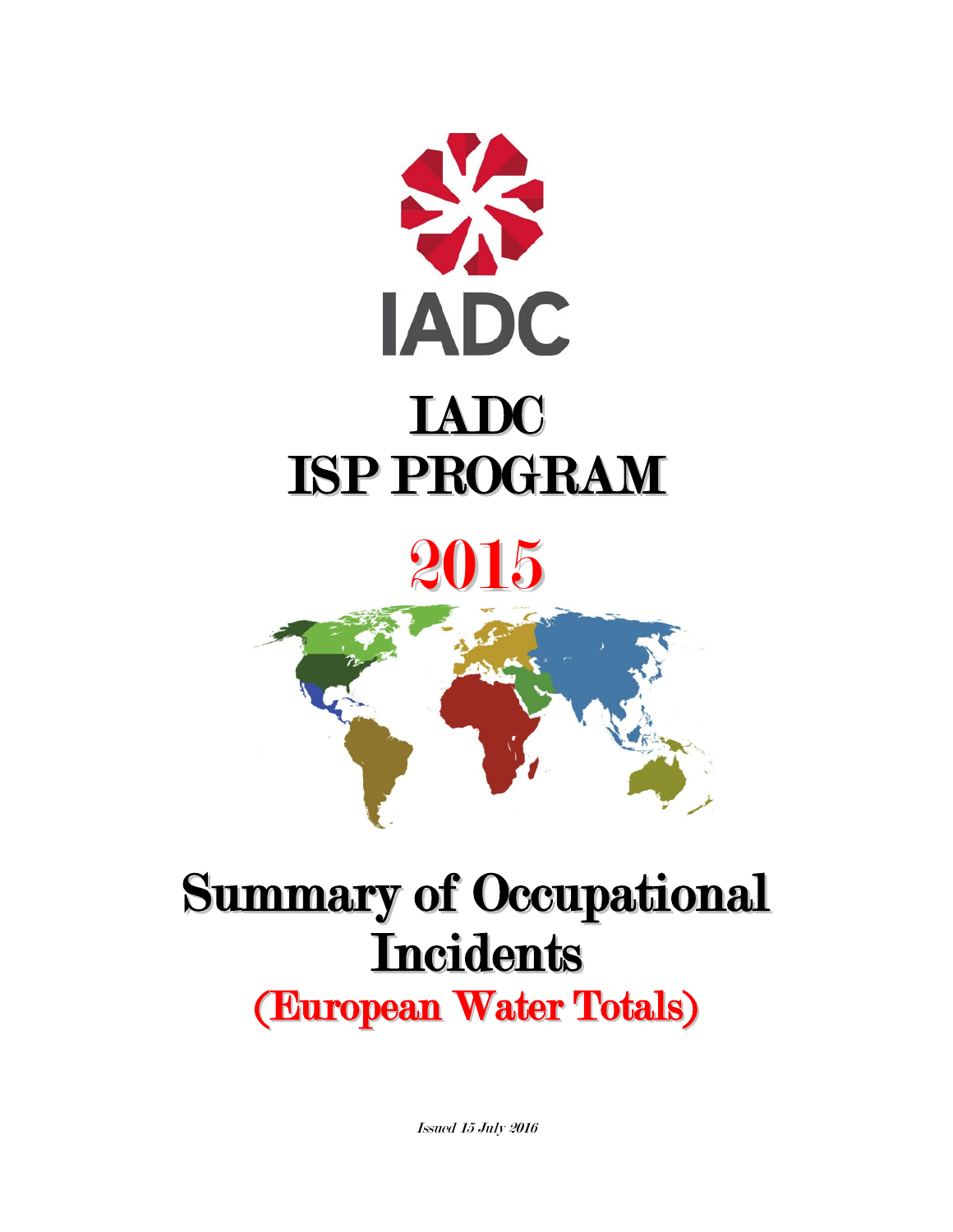

# Table of Contents

**(Table of Contents is Hyperlinked, Just click on Topic & go)**

| European Water Total Recordable Incidents by Equipment (Chart 10)  11      |  |
|----------------------------------------------------------------------------|--|
|                                                                            |  |
| European Water Total Recordable Incidents by Operation (Chart 12) 13       |  |
|                                                                            |  |
|                                                                            |  |
| European Water Total Lost Time Incidents by Time in Service (Chart 15) 16  |  |
| European Water Total Recordable Incidents by Time in Service (Chart 16) 17 |  |
| European Water Total Lost Time Incidents by Time of Day (Chart 17)  18     |  |
| European Water Total Recordable Incidents by Time of Day (Chart 18) 19     |  |
|                                                                            |  |
|                                                                            |  |
|                                                                            |  |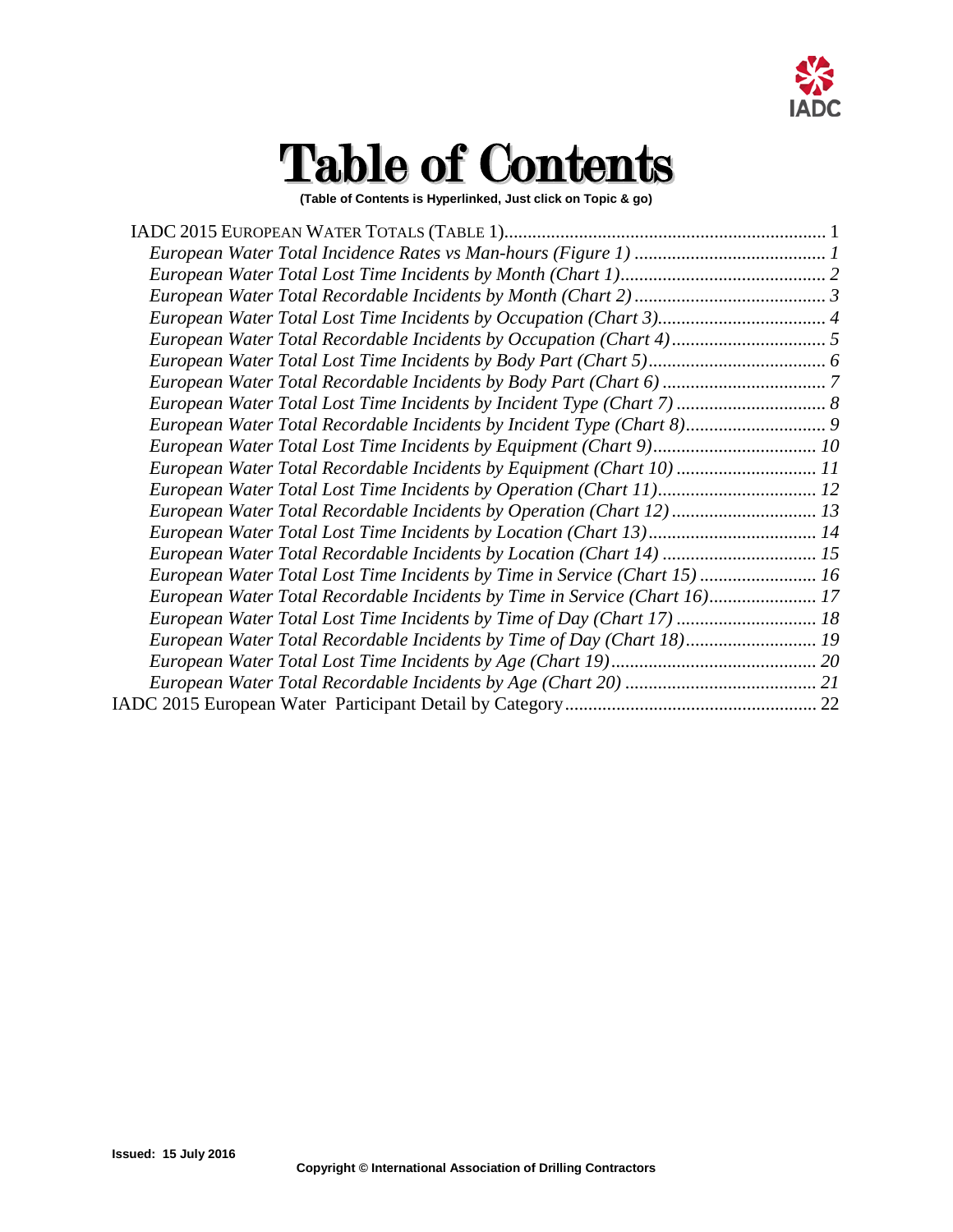

## **IADC 2015 European Water Totals (Table 1)**

<span id="page-2-0"></span>

|                                          | Total      |
|------------------------------------------|------------|
| <b>Total Man-hours</b>                   | 36,544,080 |
| <b>Total Medical Treatment Incidents</b> | 42         |
| <b>Total Restricted Work Incidents</b>   | 40         |
| <b>Total Lost Time Incidents</b>         | 34         |
| <b>Total Fatalities</b>                  | 0          |
| <b>Total Recordables</b>                 | 116        |
| <b>MTO Incidence Rate</b>                | 0.23       |
| <b>RWC Incidence Rate</b>                | 0.22       |
| <b>LTI Incidence Rate</b>                | 0.19       |
| <b>LTI Frequency Rate</b>                | 0.93       |
| <b>DART Incidence Rate</b>               | 0.40       |
| <b>DART Frequency Rate</b>               | 2.02       |
| Recordable Incidence Rate                | 0.63       |
| <b>Recordable Frequency Rate</b>         | 3.17       |

#### **Companies Reporting: Water – 23**

Medical Treatment Incidence Rate = MTOs X 200,000 Restricted Work Incidence Rate = RWCs X 200,000<br>Lost Time Incidence Rate = LTIs + FTLs X 200,000 Lost Time Incidence Rate = LTIs + FTLs X 200,000 Lost Time Frequency Rate = LTIs + FTLs X 1,000,000<br>DART Incidence Rate = LTIs + RWC X 200,000 DART Frequency Rate = LTIs + RWC X 1,000,000 DART Incidence Rate = LTIs + RWC X 200,000 DART Frequency Rate = LTIs + RWC X 1,000,000<br>Recordable Incidence Rate = RCRD X 200,000 Recordable Frequency Rate = RCRD X 1,000,000

Recordable Frequency Rate = RCRD  $X$  1,000,000

<span id="page-2-1"></span>

#### **European Water Total Incidence Rates vs Man-hours (Figure 1)**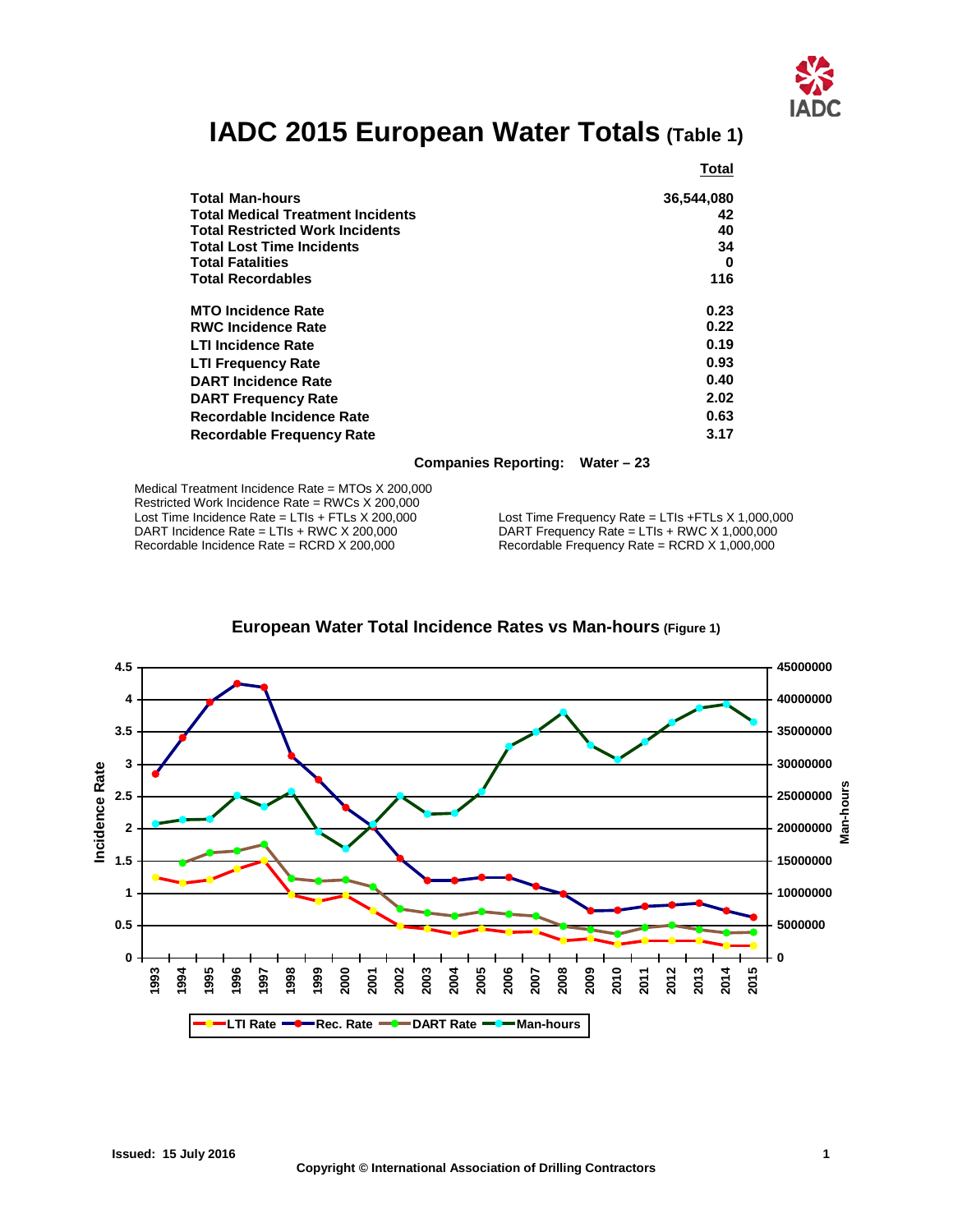

#### **IADC 2015 European Water Charts European Water Total Lost Time Incidents by Month (Chart 1) Based on 34 Incidents**

<span id="page-3-0"></span>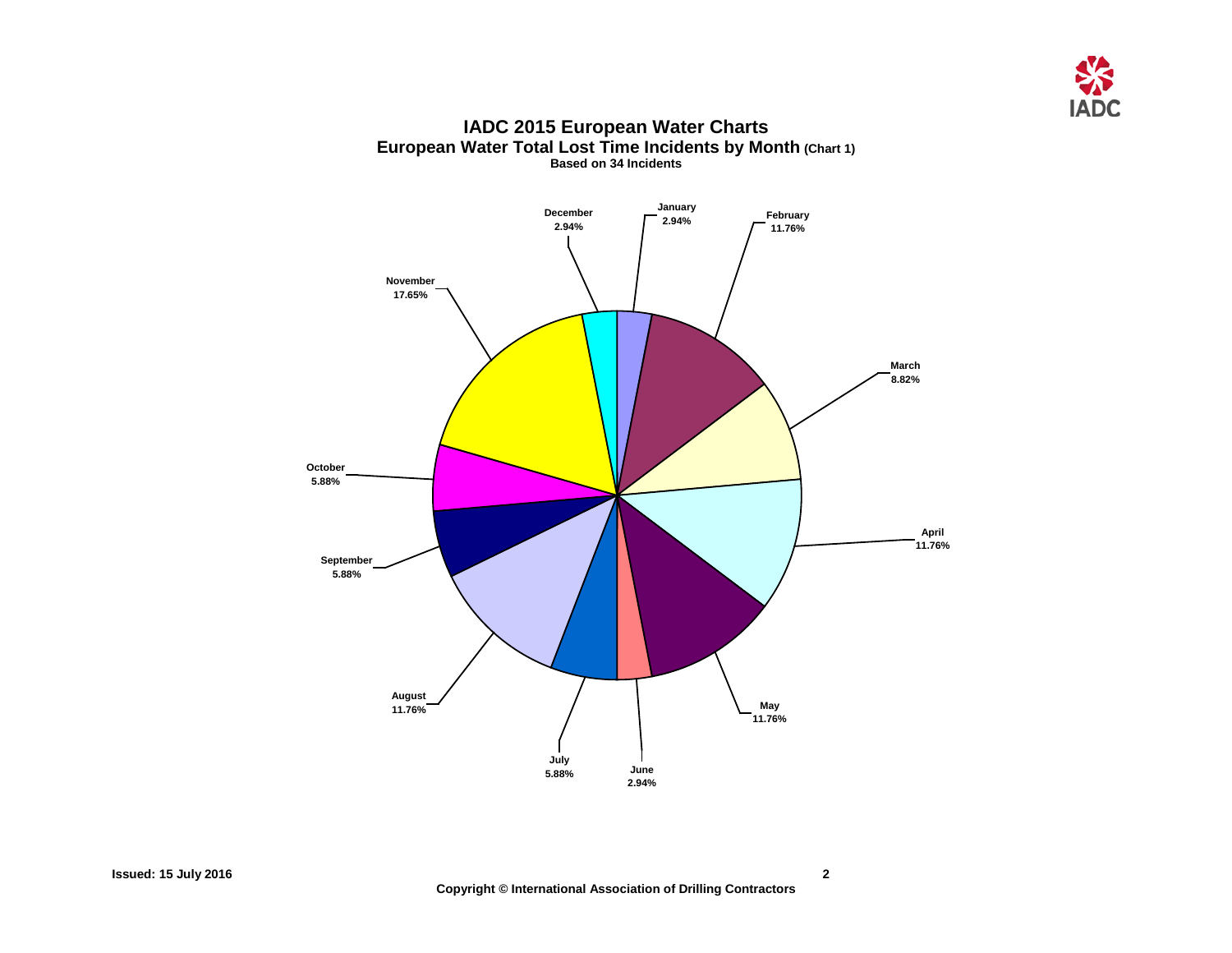

#### **European Water Total Recordable Incidents by Month (Chart 2) Based on 116 Incidents**

<span id="page-4-0"></span>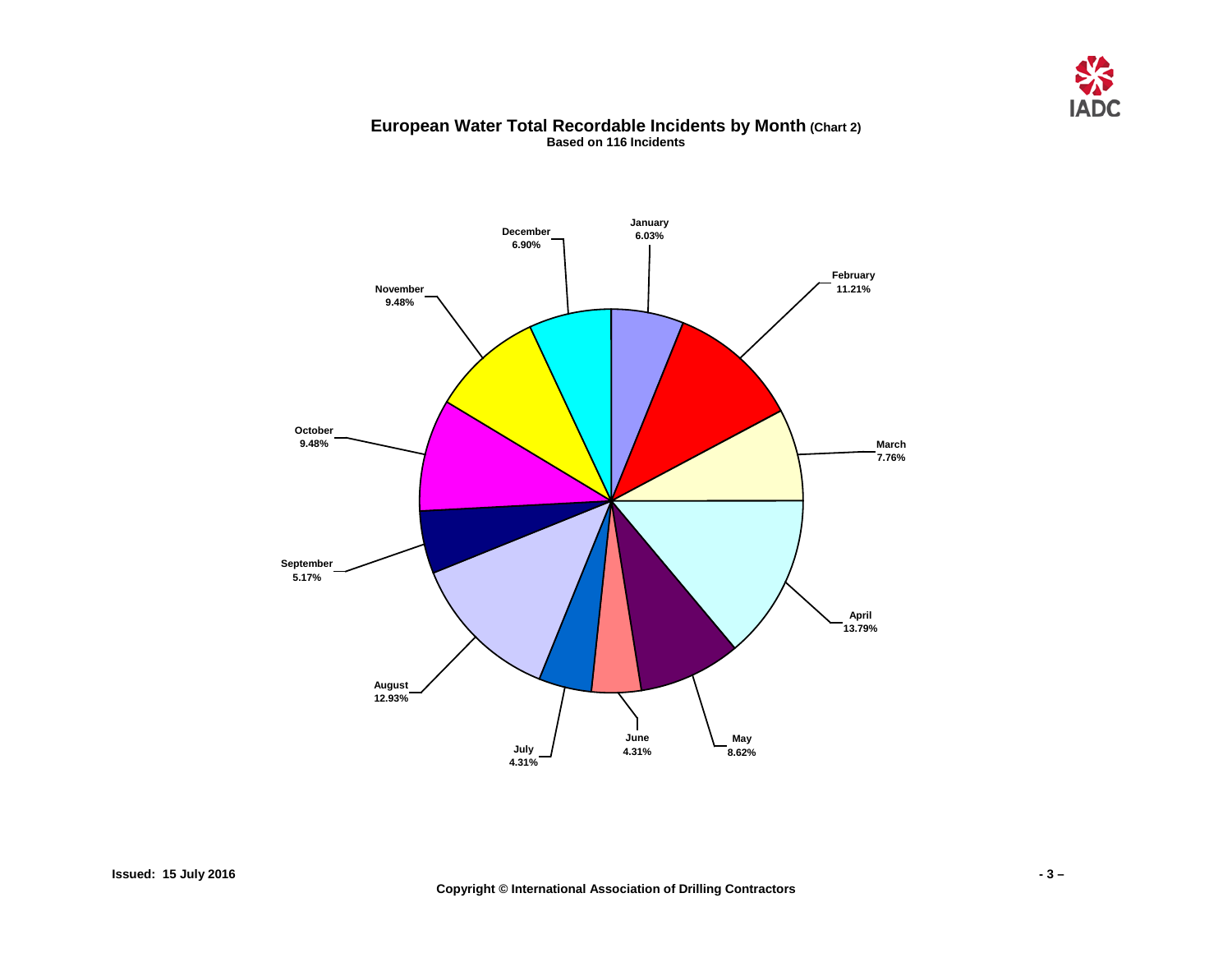

#### <span id="page-5-0"></span>**Mechanic (Repair Technician) 8.82% Crane Operator (Forklift Operator) 5.88% Welder 2.94% Marine Crew 2.94% Roustabout (Lease Hand) 32.35% Floorman 23.53% Derrickman 5.88% Driller (Asst. Dr.) 2.94% Motorman 2.94% Toolpusher (Asst.TP, Tourpusher) 2.94% Deck Supervisor (Deck Coordinator) 2.94% Subsea Engineer 2.94% Superintendent/other Supervisors 2.94%**

#### **European Water Total Lost Time Incidents by Occupation (Chart 3) Based on 34 Incidents**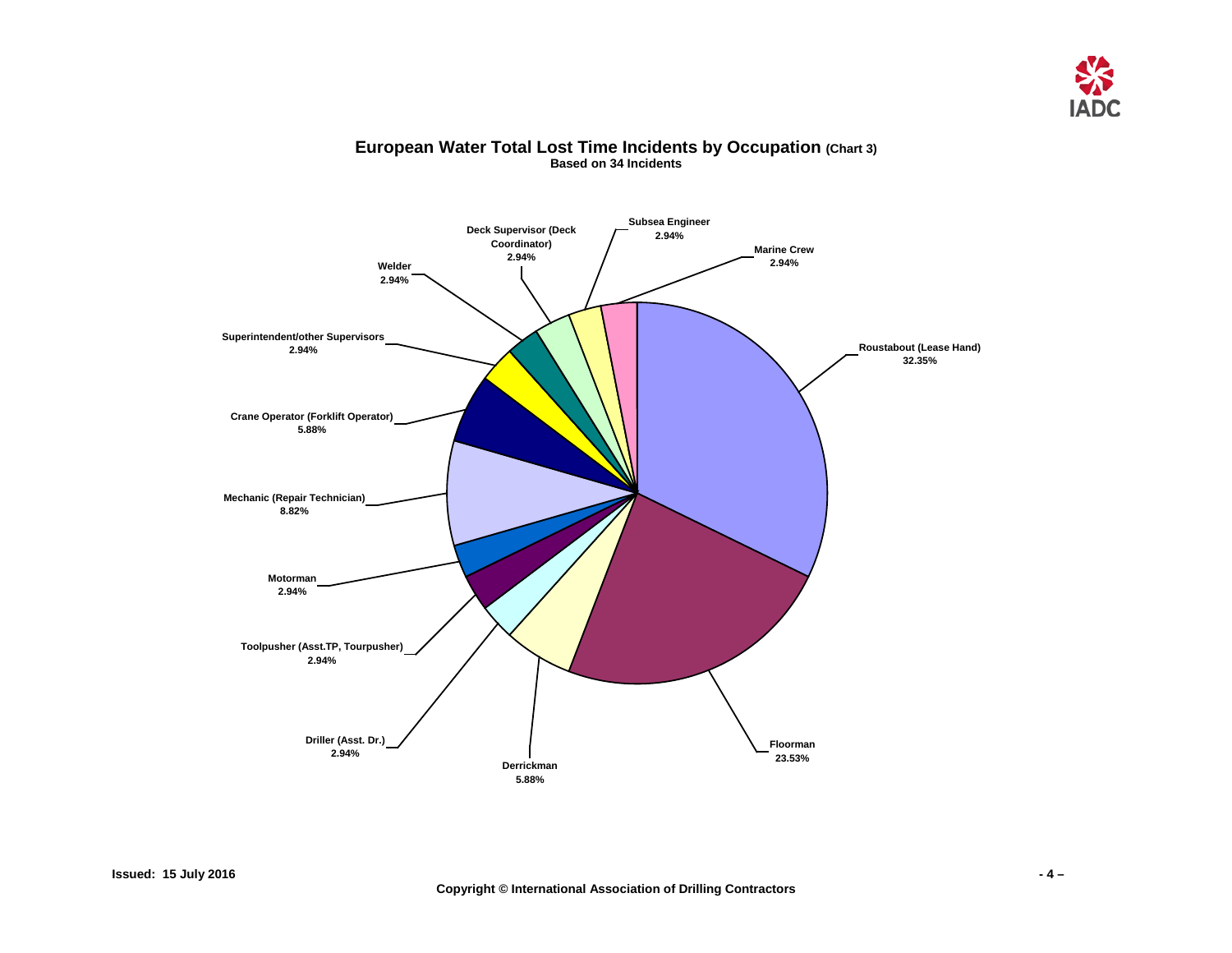

<span id="page-6-0"></span>

#### **European Water Total Recordable Incidents by Occupation (Chart 4) Based on 116 Incidents**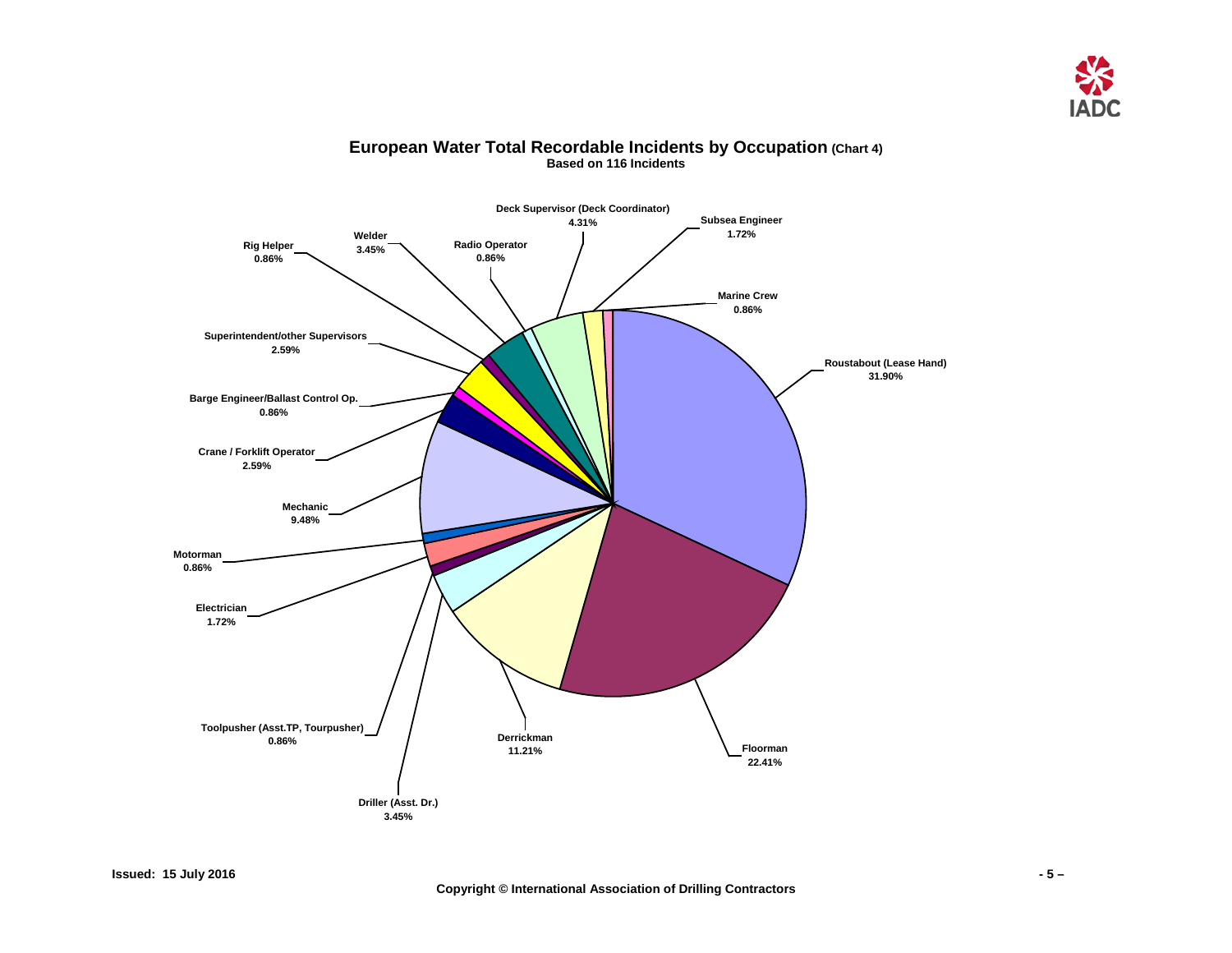

### <span id="page-7-0"></span>**Trunk/Torso (chest, abdomen, groin) 14.71% Head 11.76% Back 8.82% Feet/Ankles 17.65% Leg(s) 2.94% Finger(s) 26.47% Hand(s) / Wrist(s) 5.88% Arm(s) 2.94% Shoulder(s) 5.88% Eyes (eyelid) 2.94%**

#### **European Water Total Lost Time Incidents by Body Part (Chart 5) Based on 34 Incidents**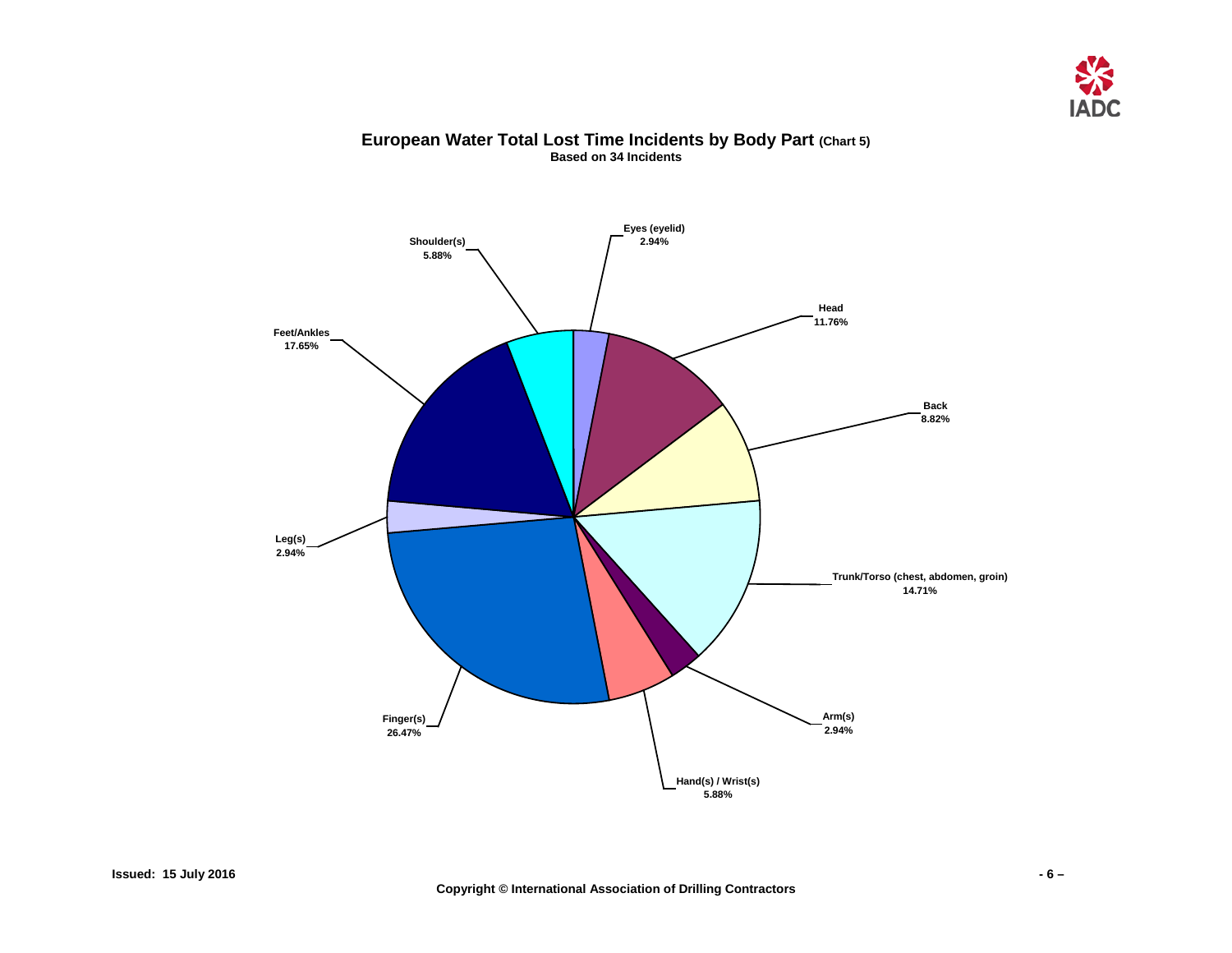

#### <span id="page-8-0"></span>**Toes 0.86% Knee(s) 0.86% Trunk/Torso (chest, abdomen, groin) 4.31% Arm(s) 1.72% Back 4.31% Head 12.93% Eyes (eyelid) 6.90% Feet/Ankles 16.38% Leg(s) 1.72% Finger(s) 33.62% Hand(s) / Wrist(s) 7.76% Skin 0.86% Neck 0.86% Shoulder(s) 6.03% Elbow(s) 0.86%**

#### **European Water Total Recordable Incidents by Body Part (Chart 6) Based on 116 Incidents**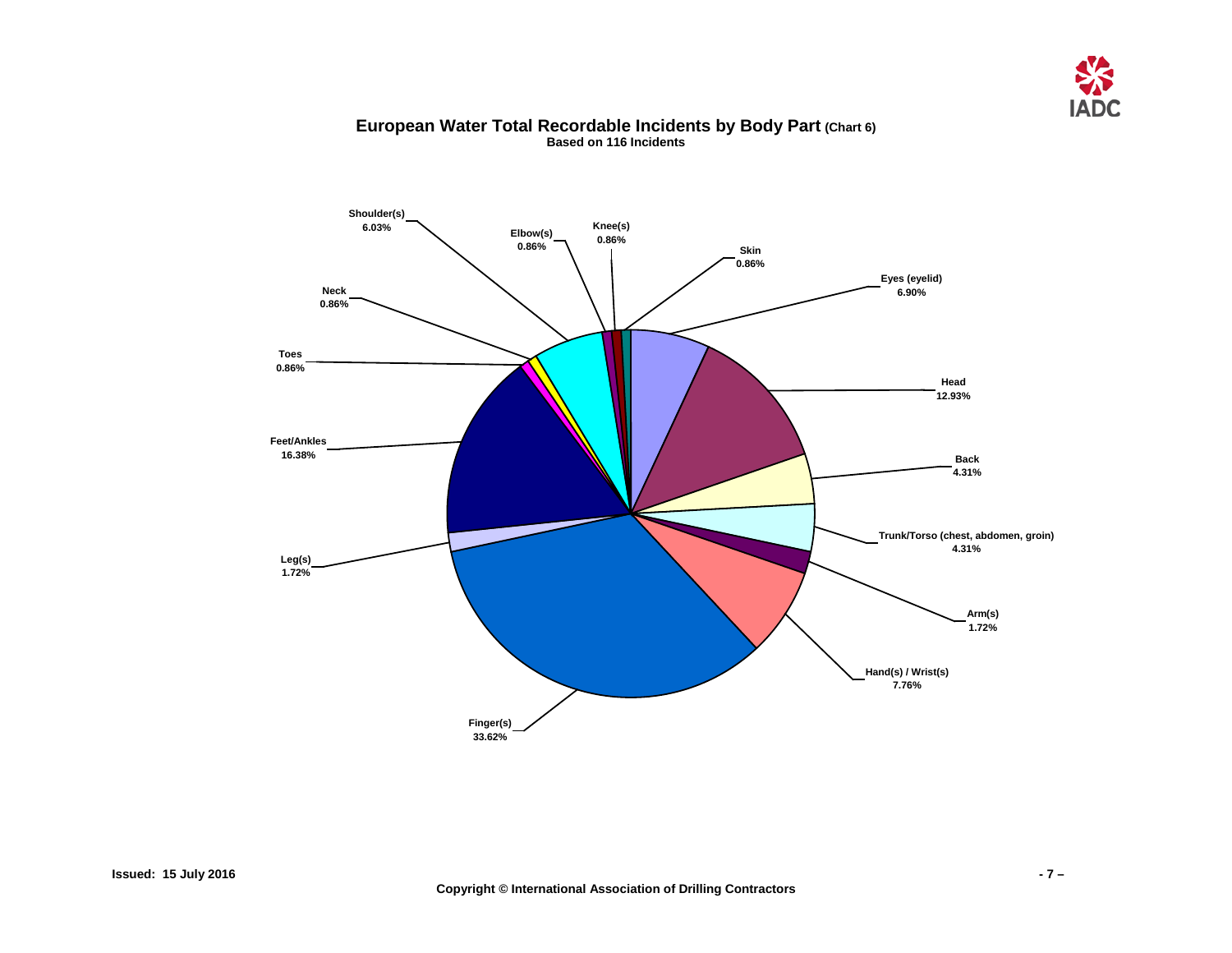

#### **European Water Total Lost Time Incidents by Incident Type (Chart 7) Based on 33 Incidents**

<span id="page-9-0"></span>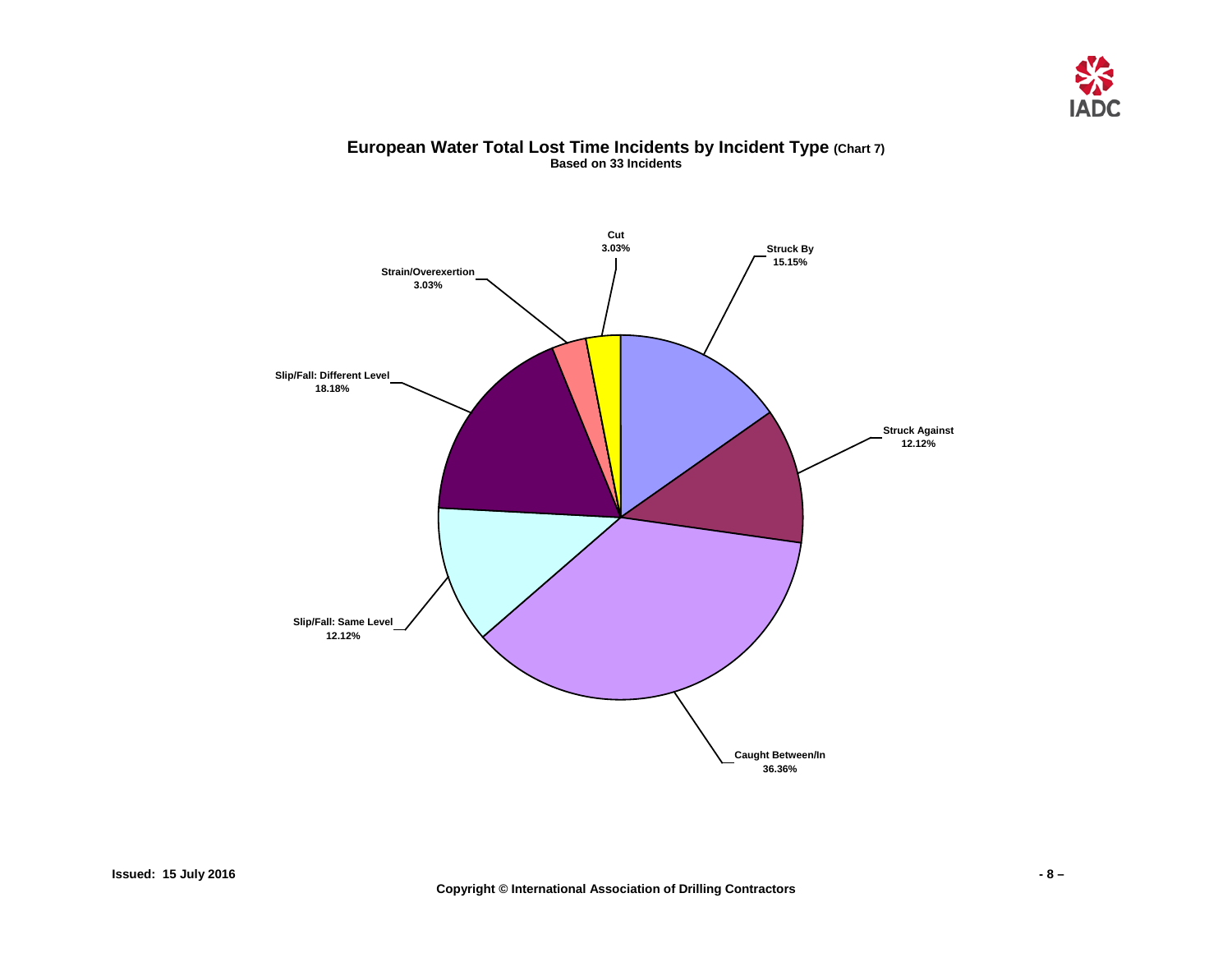

#### **European Water Total Recordable Incidents by Incident Type (Chart 8) Based on 113 Incidents**

<span id="page-10-0"></span>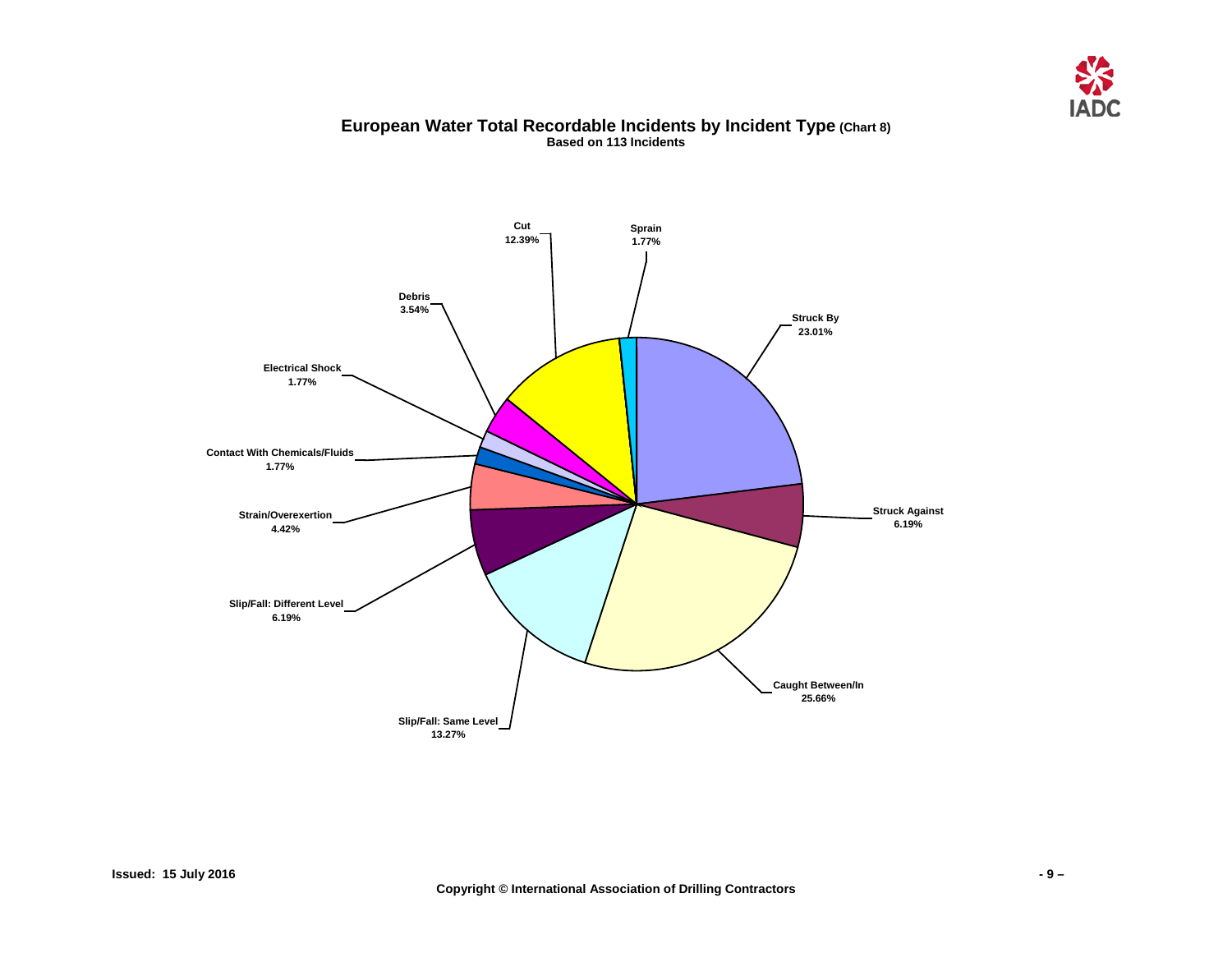

#### <span id="page-11-0"></span>**Boat Cargo (skids, tubulars, containers, etc.) 6.06% Top Drive (blocks, swivel, kelly) 6.06% Crane 15.15% Material 9.09% Hand Tools: Manual 6.06% Slings (rope, cable, chain, web) 6.06% Pipes/Collars/Tubulars/Csg. 15.15% Hand Tools: Power 3.03% Pressure Hoses/Lines 3.03% Decks (grating, walkway) 15.15% Ladders 3.03% Kelly Bushings (master bushings) 3.03% Stairs 6.06% Forklift 3.03%**

#### **European Water Total Lost Time Incidents by Equipment (Chart 9) Based on 33 Incidents**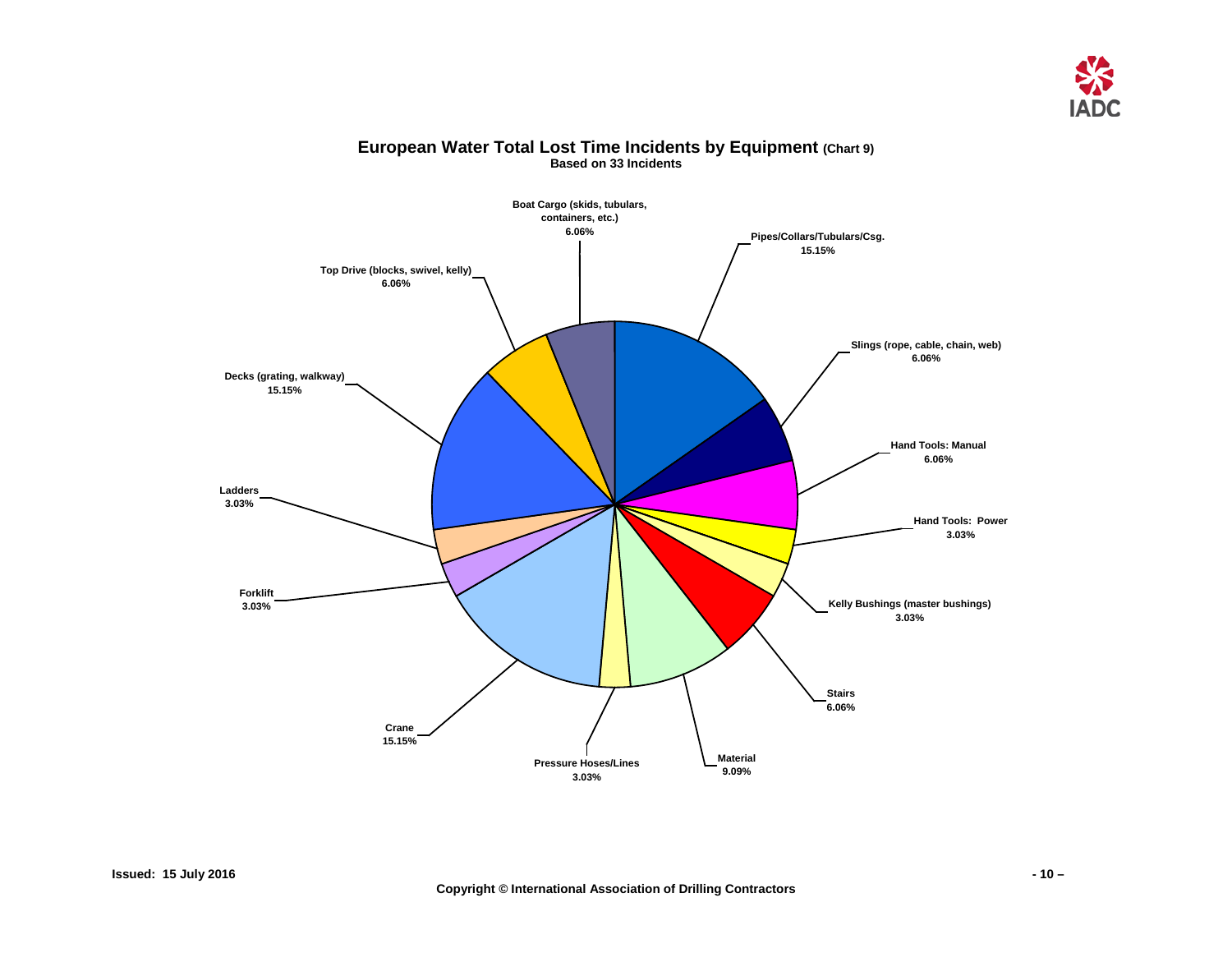

<span id="page-12-0"></span>

#### **European Water Total Recordable Incidents by Equipment (Chart 10) Based on 109 Incidents**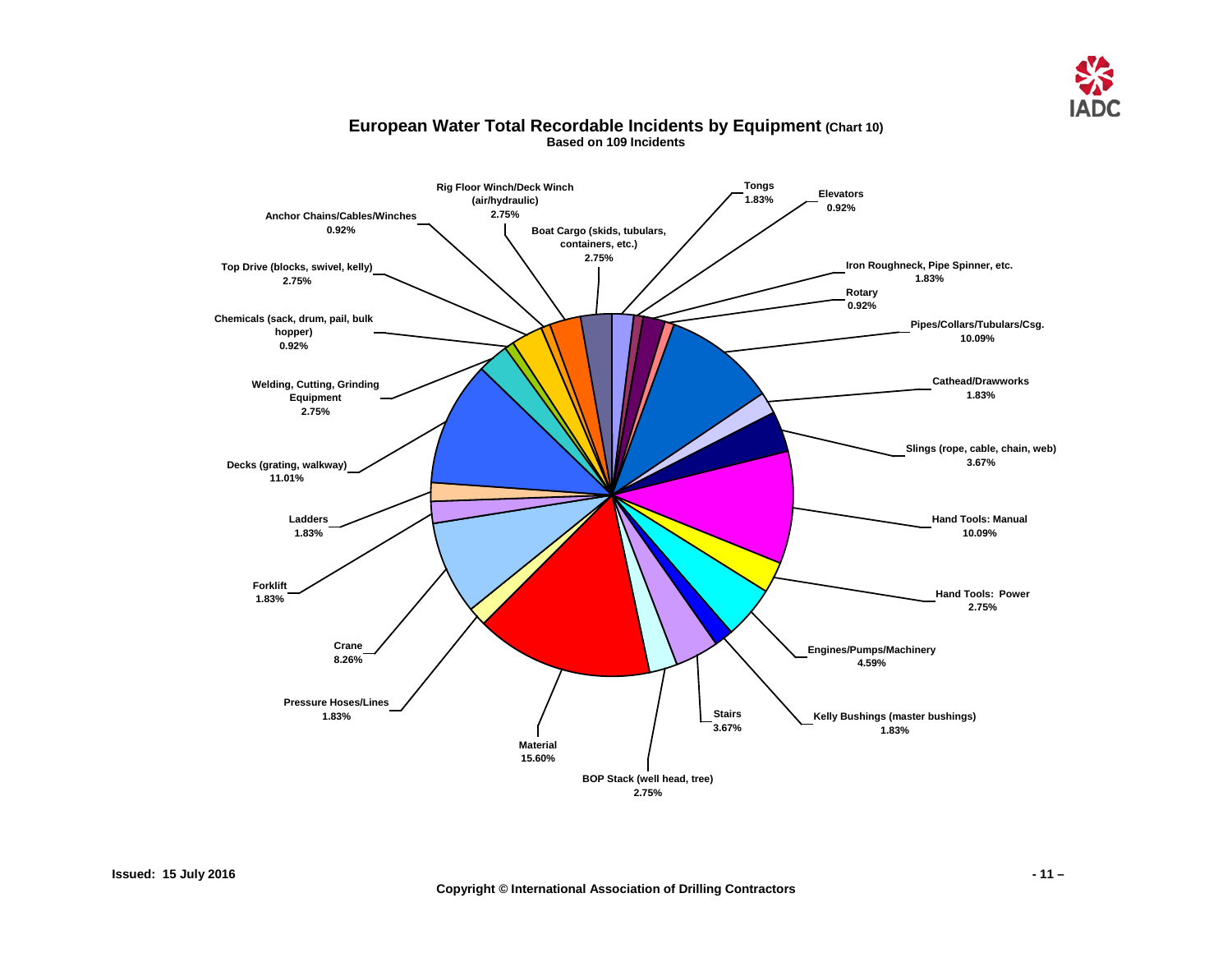

#### **European Water Total Lost Time Incidents by Operation (Chart 11) Based on 34 Incidents**

<span id="page-13-0"></span>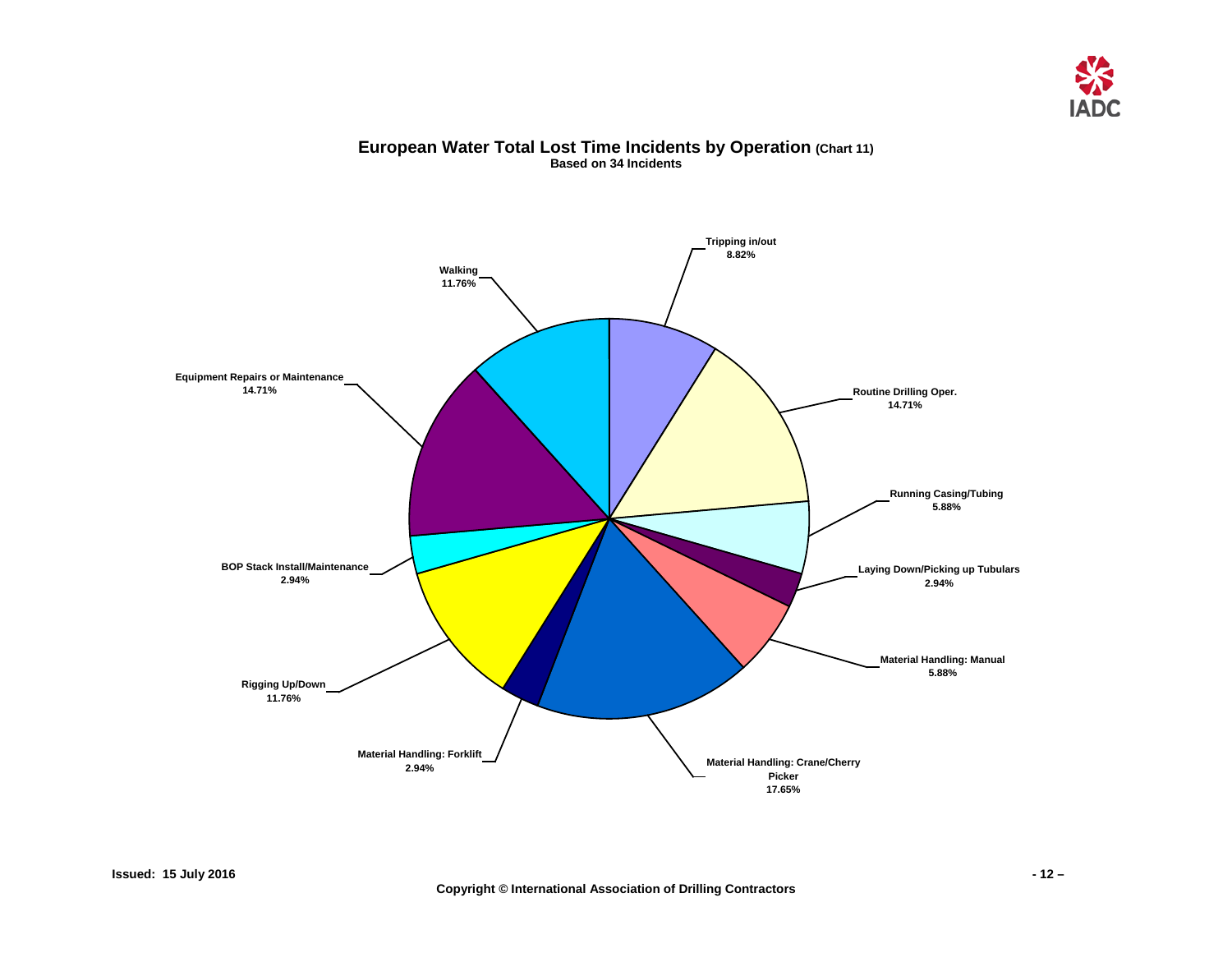

<span id="page-14-0"></span>

#### **European Water Total Recordable Incidents by Operation (Chart 12) Based on 114 Incidents**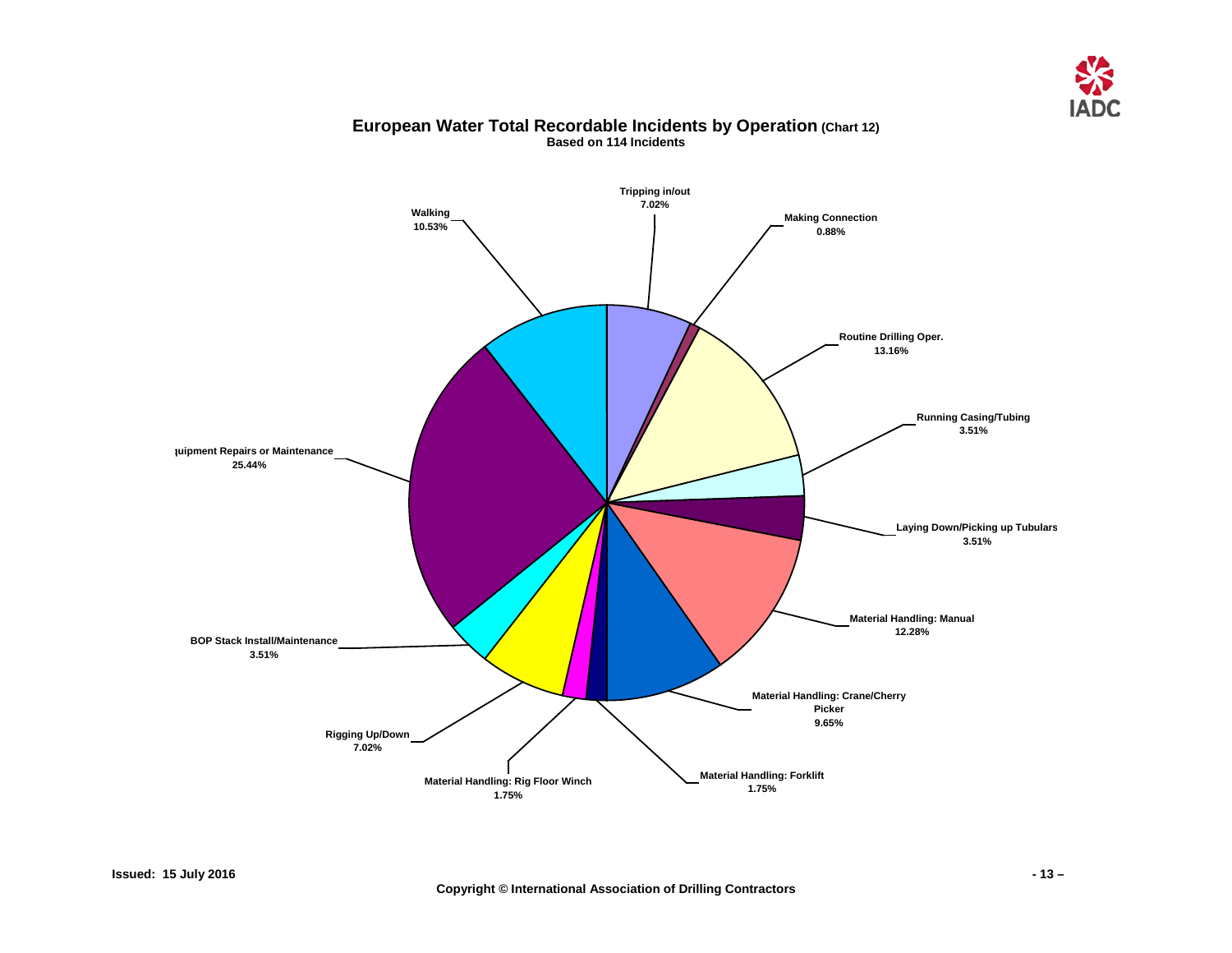

<span id="page-15-0"></span>

#### **European Water Total Lost Time Incidents by Location (Chart 13) Based on 34 Incidents**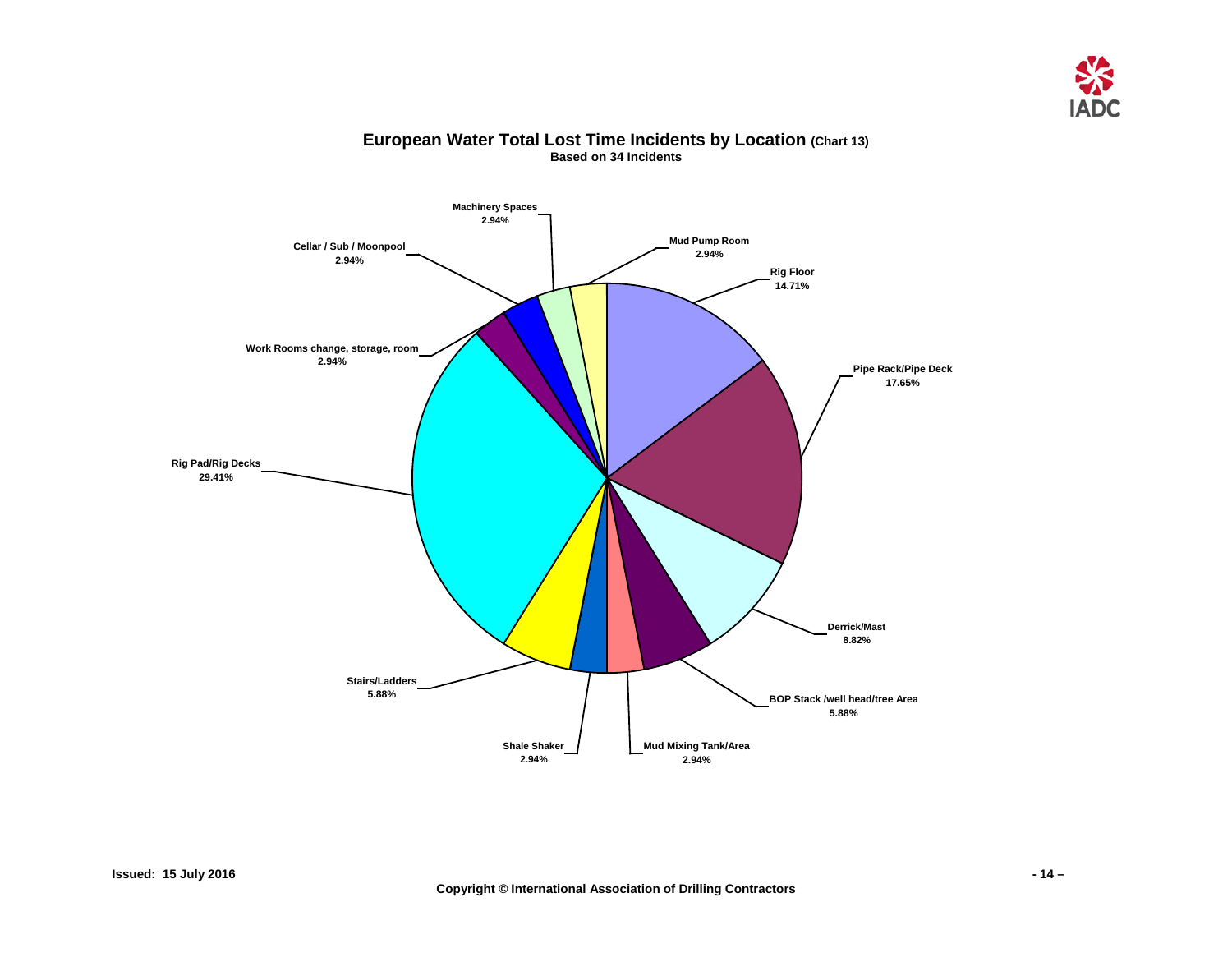

#### <span id="page-16-0"></span>**Forklift 0.87% Shale Shaker 2.61% Mud Mixing Tank/Area 0.87% BOP Stack /well head/tree Area 4.35% Pipe Rack/Pipe Deck 15.65% Catwalk/V-door 1.74% Derrick/Mast 5.22% Living/Camp Areas/Accommodations 3.48% Cellar / Sub / Moonpool 5.22% Machinery Spaces 3.48% Rig Pad/Rig Decks 20.87% Work Rooms change, storage, room 4.35% Rig Floor 22.61% SCR/Electrical Room 0.87% Stairs/Ladders 1.74% Engine Generator Room 0.87% Mud Pump Room 4.35% Jacking House 0.87%**

#### **European Water Total Recordable Incidents by Location (Chart 14) Based on 115 Incidents**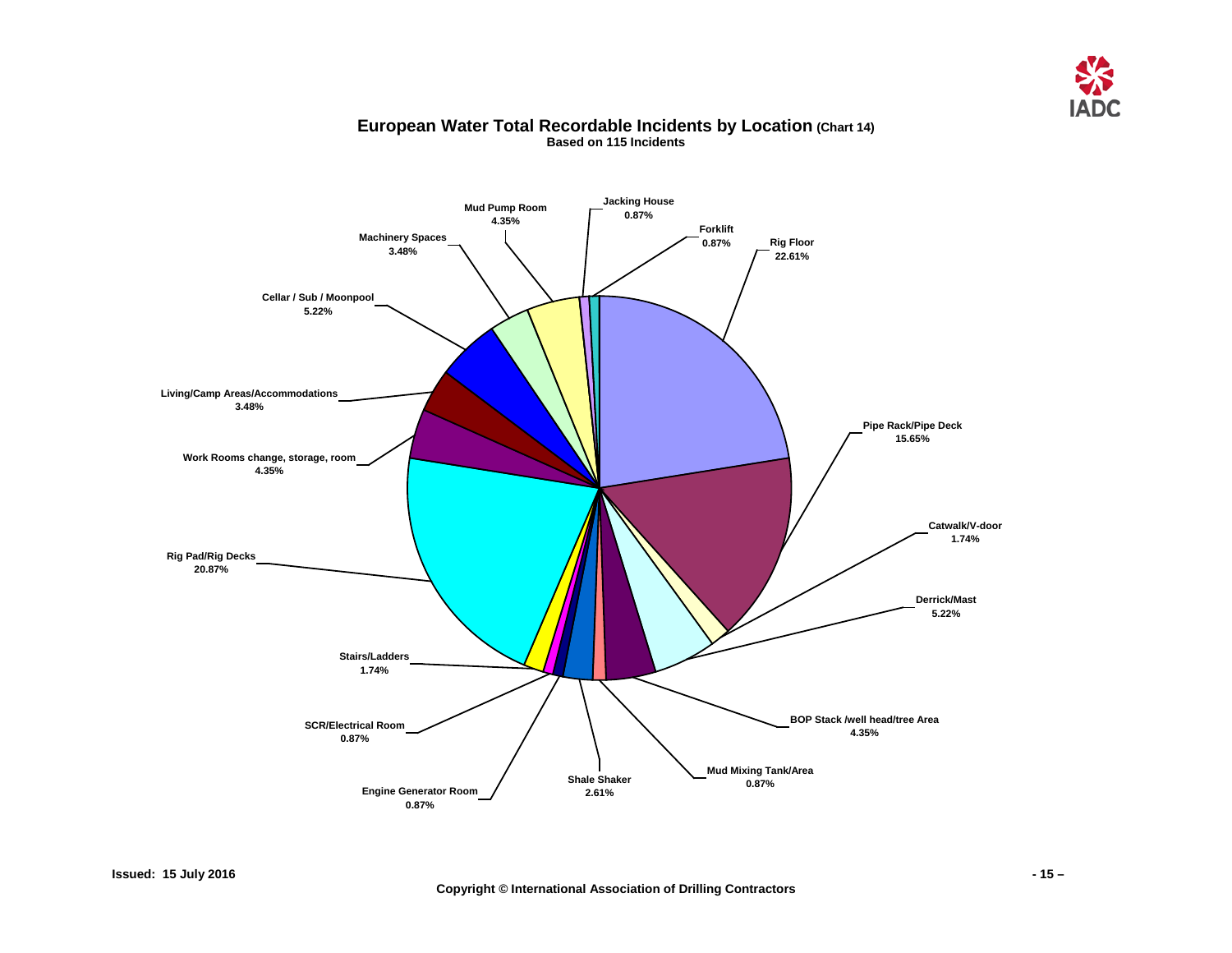

#### **European Water Total Lost Time Incidents by Time in Service (Chart 15) Based on 31 Incidents**

<span id="page-17-0"></span>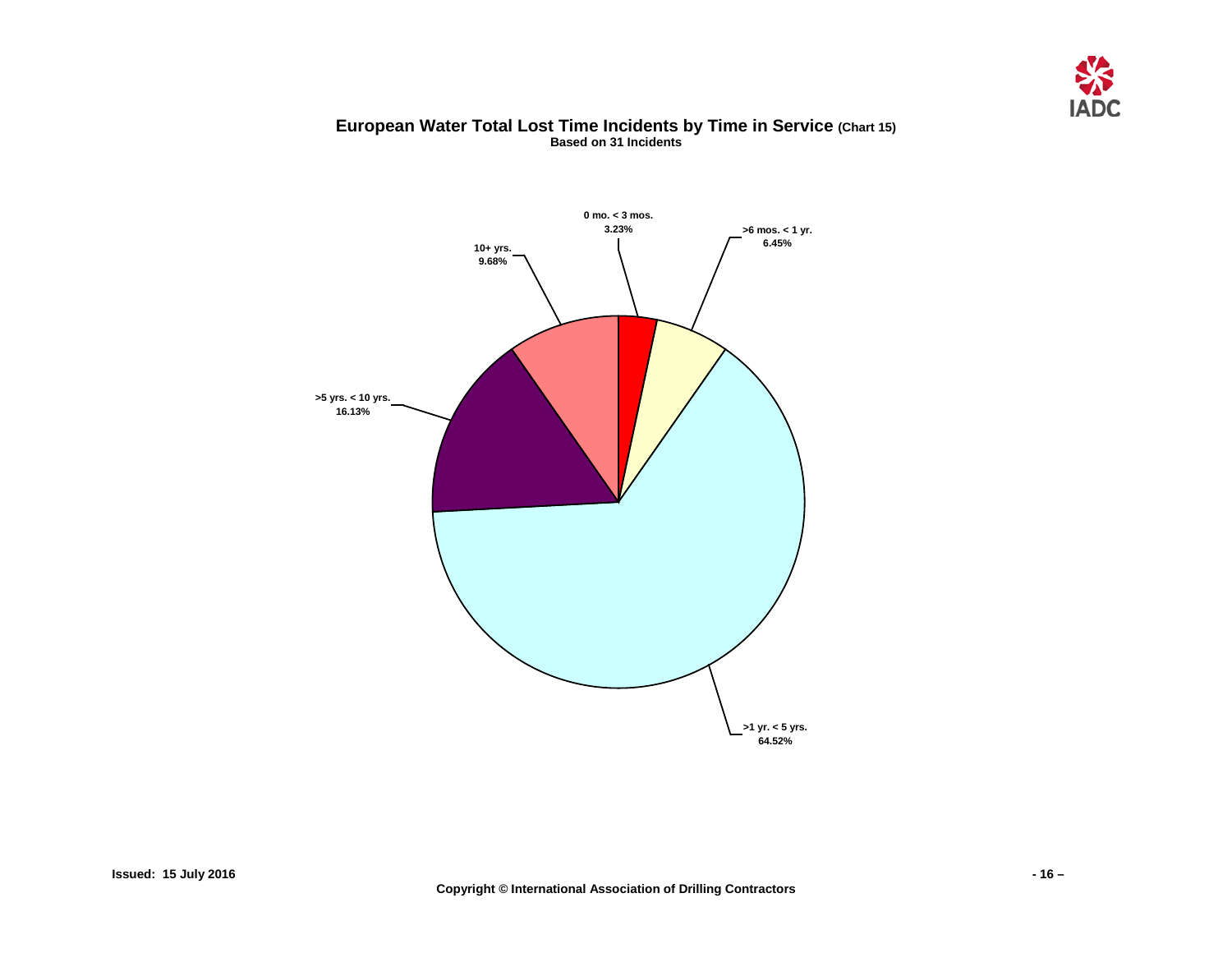

#### **European Water Total Recordable Incidents by Time in Service (Chart 16) Based on 110 Incidents**

<span id="page-18-0"></span>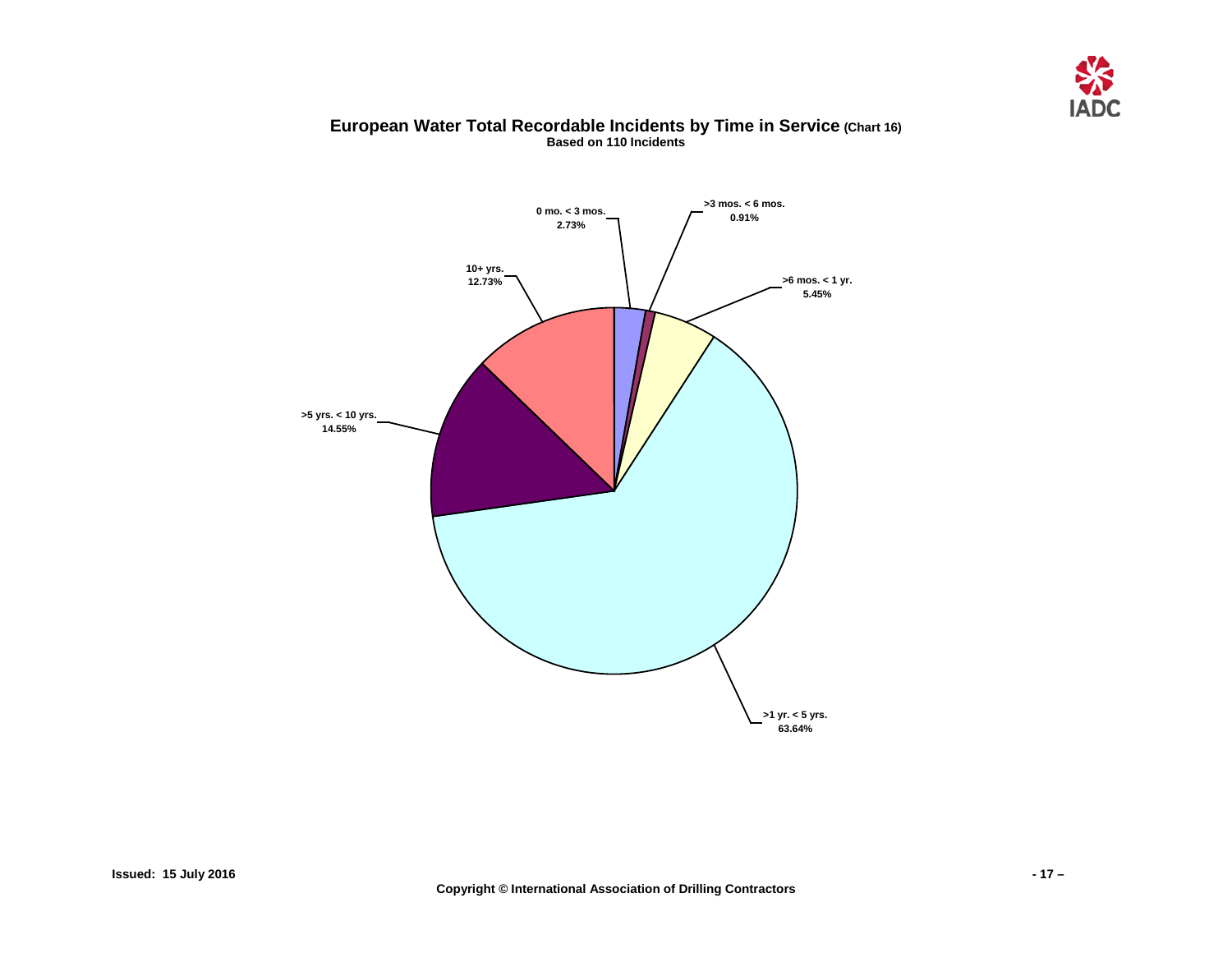

#### <span id="page-19-0"></span>**15:00 3.23% 14:00 16.13% 16:00 3.23% 17:00 3.23% 18:00 6.45% 21:00 3.23% 20:00 6.45% 22:00 6.45% 24:00:00 9.68% 2:00 3.23% 4:00 6.45% 5:00 3.23% 6:00 3.23% 7:00 3.23% 8:00 9.68% 9:00 3.23% 10:00 6.45% 11:00 3.23%**

#### **European Water Total Lost Time Incidents by Time of Day (Chart 17) Based on 31 Incidents**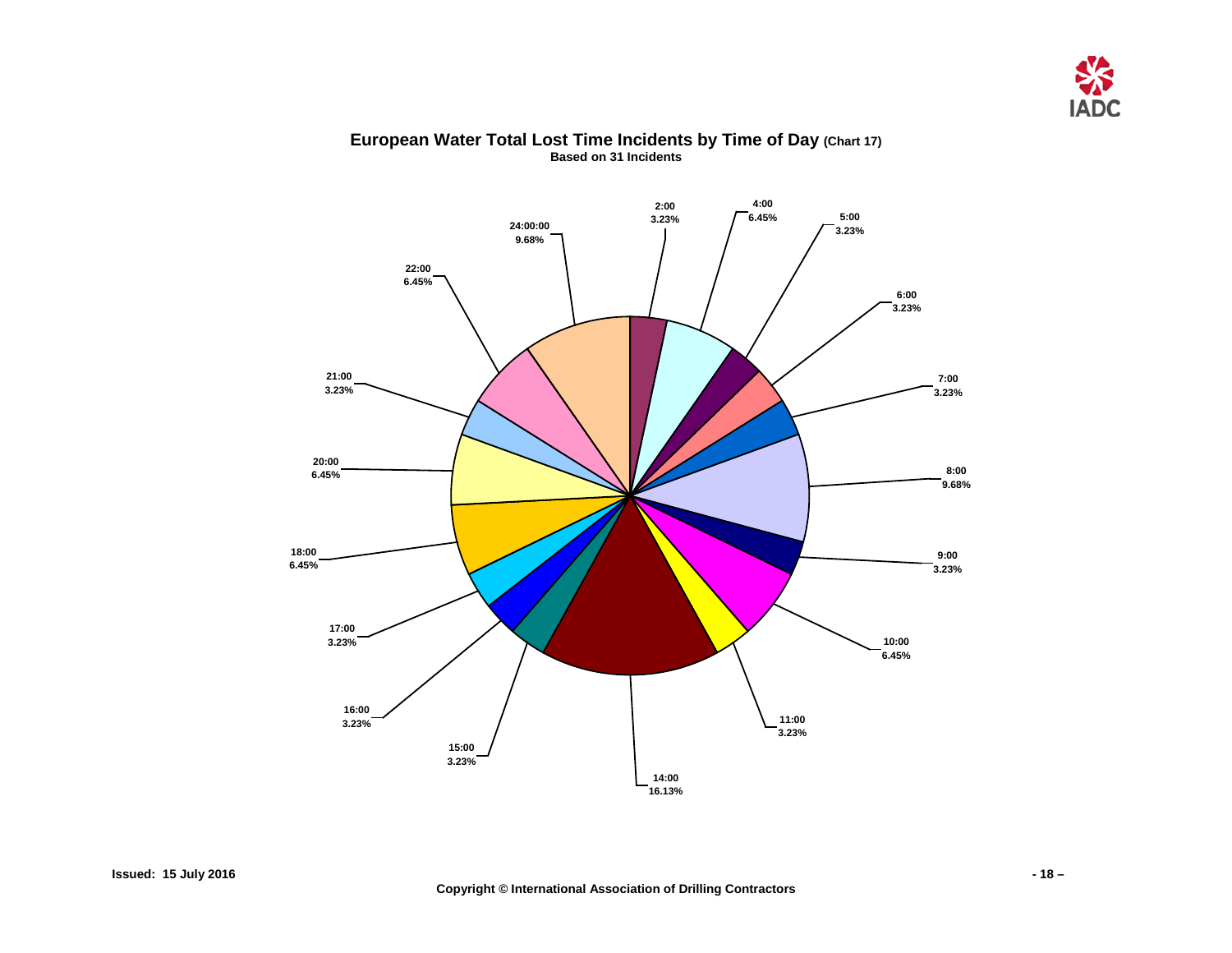

<span id="page-20-0"></span>

#### **European Water Total Recordable Incidents by Time of Day (Chart 18) Based on 111 Incidents**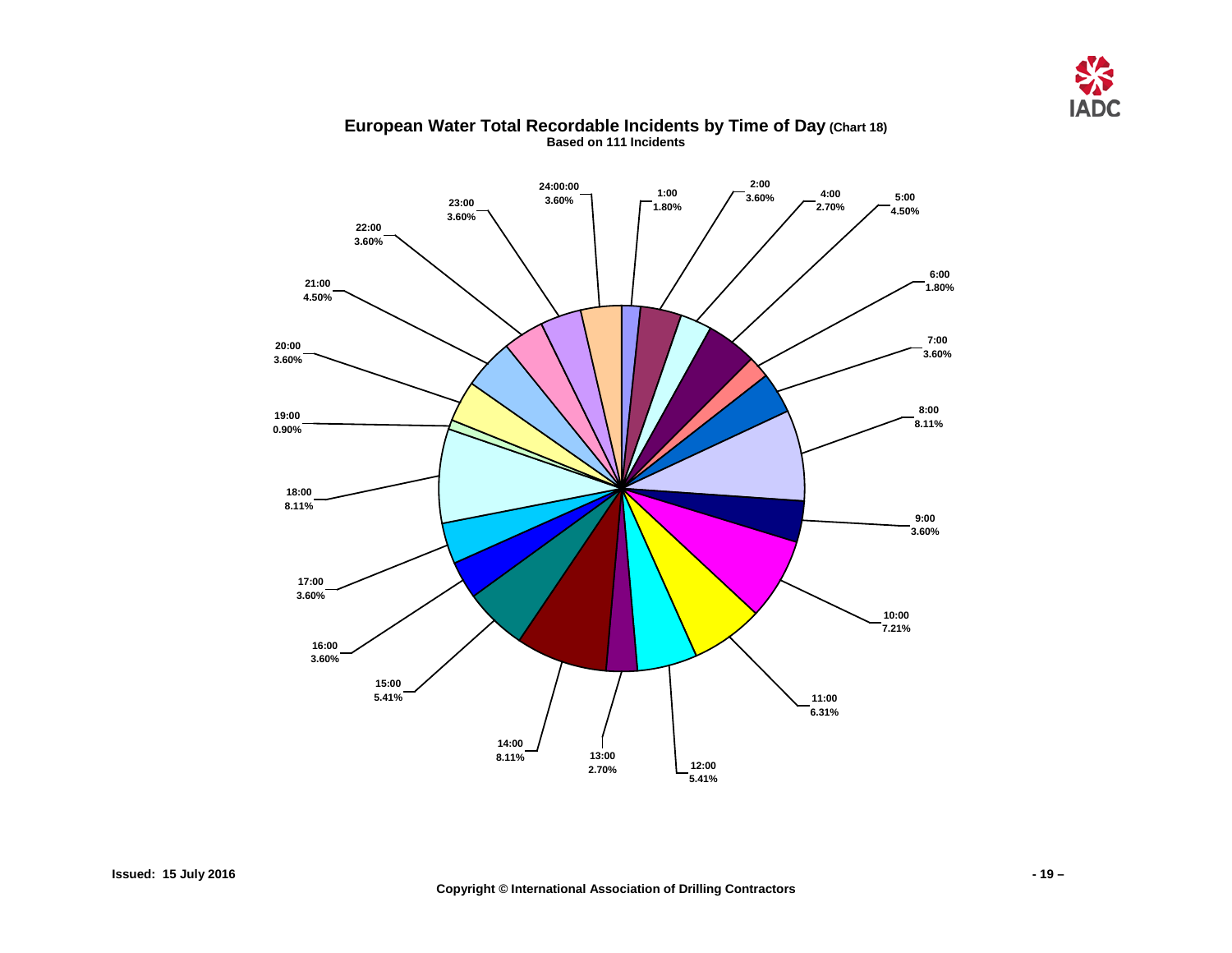

## **56 - 65 3.57% 46 - 55 14.29% 36 - 45 42.86% 26 - 35 28.57% 18 - 25 10.71%**

#### **European Water Total Lost Time Incidents by Age (Chart 19) Based on 28 Incidents**